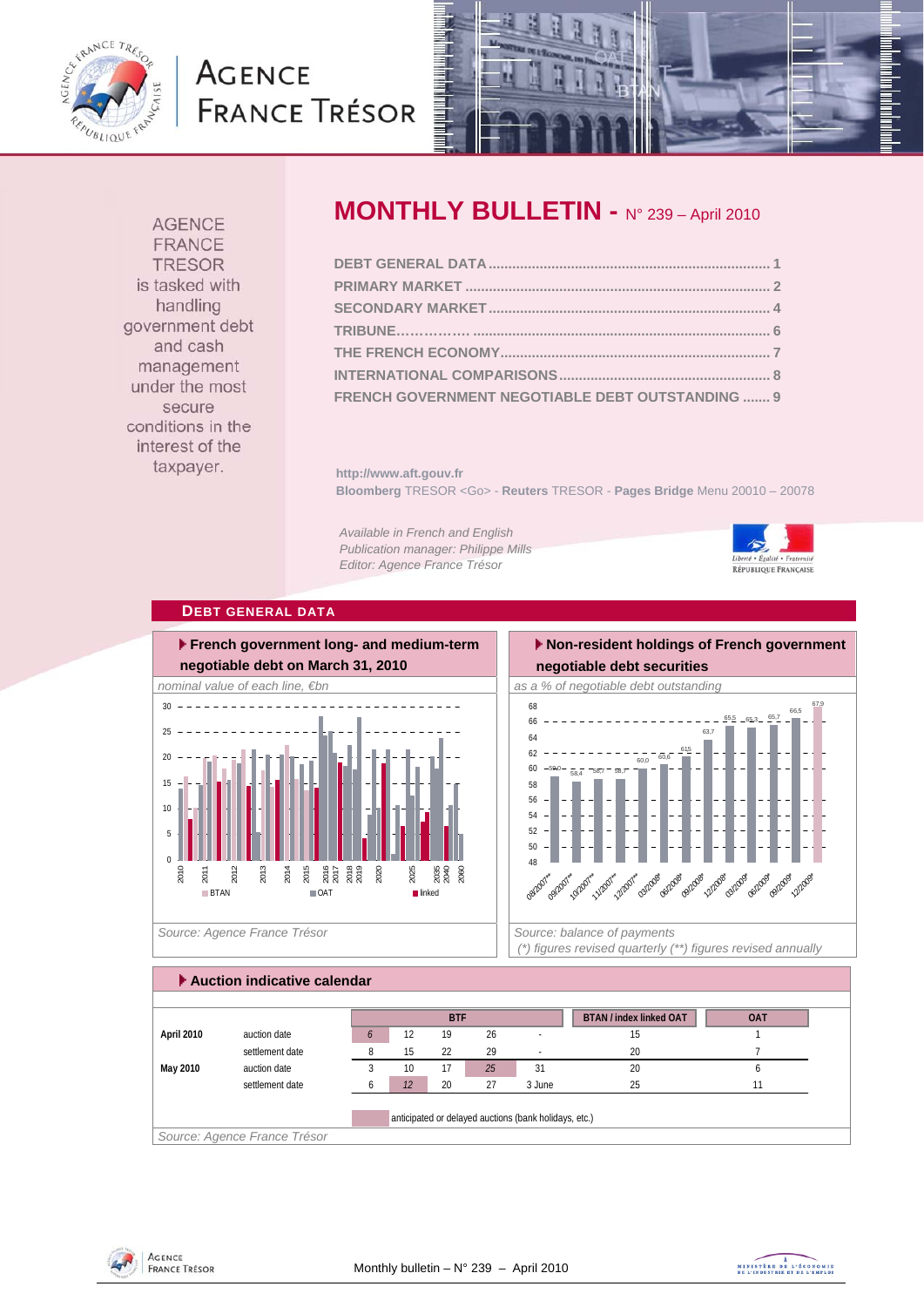# **NEWS Revised draft bill for 2010**

The revised draft bill (PLFR) for 2010, updated today by the Government, opens €6.3bn of commitment authority, including €3.9bn in payments, to give France, in parallel with the processes engaged by all other European countries, the tools and means to meet the commitments made at the Euro area level through the implementation of the mechanism of support to Greece.

Under these circumstances, mediumand long-term issuances net of buybacks (BTANs and OATs) will amount to €188 bn unchanged compared to the amount published in the press release published on the 22th December on the medium and long-term financing program).The short term outstanding debt (BTFs) will be €1.2bn, a €0.2bn downward revision compared to the detailed State financing program for 2010 published on 20<sup>th</sup> January 2010.

The stability of the funding program is due to the premiums recorded since the beginning of the year resulting in a net cash inflow of €2.4bn. This amount reflects the fact that the coupons of bonds which have been tapped since the beginning of the year, have been almost always higher than market yields. Out of the 30 medium- and long-term bonds issues since January up to early April), 28 have resulted in a premium, with an average price at 103.3% of the nominal. Applied to the total nominal value issued, €73.8bn, this represents an additional cash of €2.4bn. In addition the budget deficit is reduced by €0.9bn due to an increase in forecast revenues. The contribution of change in Treasury account is slightly adjusted upward to €14.9bn, €0.6bn up compared to the estimate provided in the budget of 9<sup>th</sup> March 2010.

If case of activation of the bilateral loan, in accordance with the revised draft bill, the deficit and the debt level would be similar to the last notification sent to the European Commission.

### **PRIMARY MARKET**









4/10 5/10 6/10 7/10 8/10 9/10 10/10 11/10 12/10 1/11 2/11 3/11

*Source : Agence France Trésor* 



 $\theta$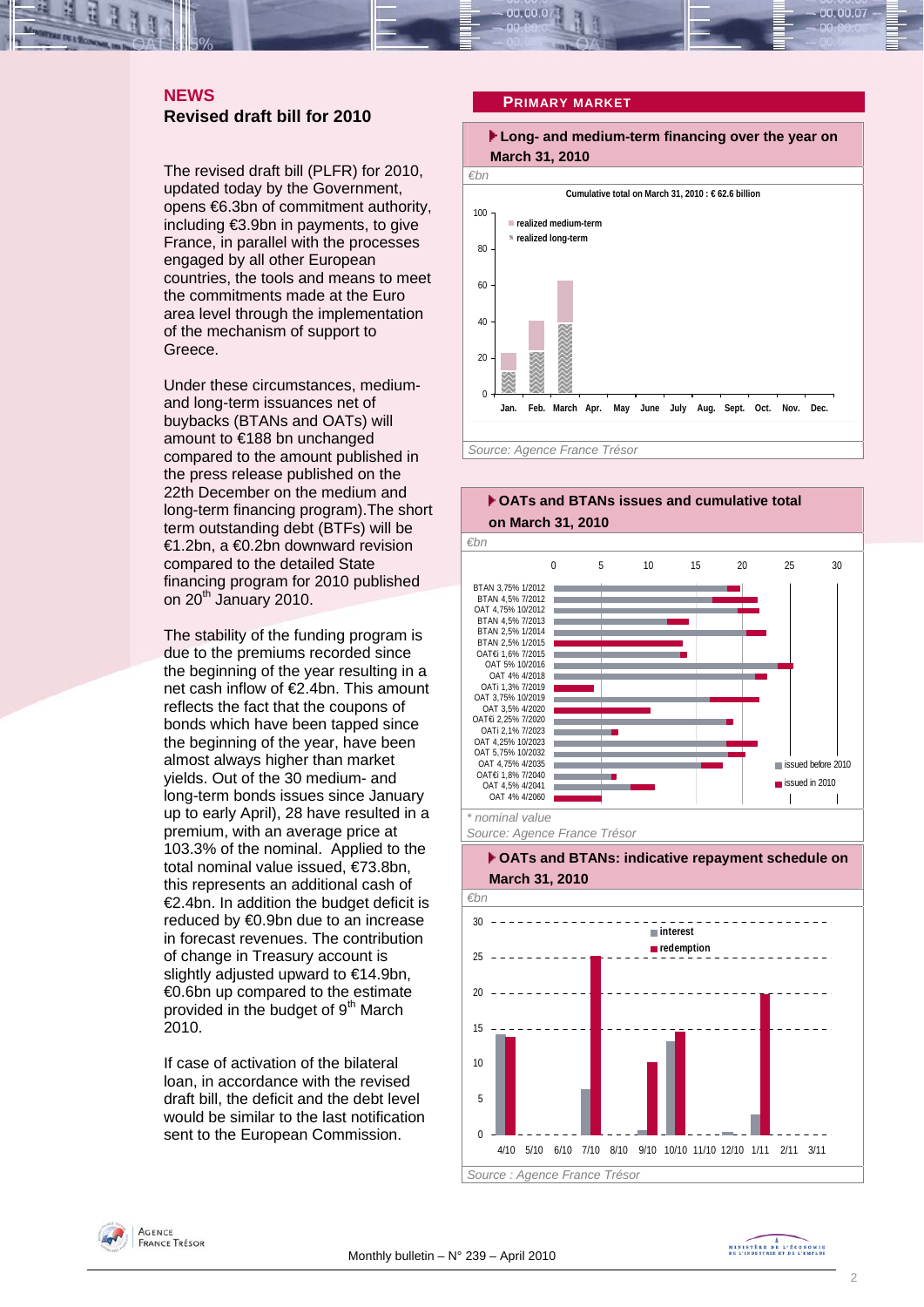

### **OAT and BTAN auctions – March 2010**

| 4/25/2020<br>3.50%<br>3/4/2010<br><b>Auction date</b><br>3/9/2010<br>Settlement date<br>Amount announced<br>8,315<br>Bid amount<br>4,544<br>Amount served | 10/25/2023<br>4.25%<br>3/4/2010<br>3/9/2010<br>$< 7,000 - 8,500$<br>2,885<br>1,890 | 10/25/2032<br>5.75%<br>3/4/2010<br>3/9/2010<br>2,465<br>1,680 | 7/12/2012<br>4.50%<br>3/18/2010<br>3/23/2010<br>4,825 | 1/12/2014<br>2.50%<br>3/18/2010<br>3/23/2010<br>$< 7,000 - 8,000 >$<br>4,890 | 1/15/2015<br>2.50%<br>3/18/2010<br>3/23/2010<br>6,010 | 7/25/2019<br>1.30%<br>3/18/2010<br>3/23/2010<br>2,090 | 7/25/2040<br>1.80%<br>3/18/2010<br>3/23/2010<br>$< 1,300 - 1,800 >$ |
|-----------------------------------------------------------------------------------------------------------------------------------------------------------|------------------------------------------------------------------------------------|---------------------------------------------------------------|-------------------------------------------------------|------------------------------------------------------------------------------|-------------------------------------------------------|-------------------------------------------------------|---------------------------------------------------------------------|
|                                                                                                                                                           |                                                                                    |                                                               |                                                       |                                                                              |                                                       |                                                       |                                                                     |
|                                                                                                                                                           |                                                                                    |                                                               |                                                       |                                                                              |                                                       |                                                       |                                                                     |
|                                                                                                                                                           |                                                                                    |                                                               |                                                       |                                                                              |                                                       |                                                       |                                                                     |
|                                                                                                                                                           |                                                                                    |                                                               |                                                       |                                                                              |                                                       |                                                       |                                                                     |
|                                                                                                                                                           |                                                                                    |                                                               |                                                       |                                                                              |                                                       |                                                       |                                                                     |
|                                                                                                                                                           |                                                                                    |                                                               |                                                       |                                                                              |                                                       |                                                       | 0,802                                                               |
|                                                                                                                                                           |                                                                                    |                                                               | 2,800                                                 | 2,115                                                                        | 2,785                                                 | 1,215                                                 | 0,427                                                               |
| $\theta$<br>of which: NCTs before auction                                                                                                                 | $\theta$                                                                           | $\theta$                                                      | 0                                                     | 0                                                                            | $\theta$                                              | N                                                     | $\theta$                                                            |
| 0,248<br>NCTs after auction                                                                                                                               | 0.193                                                                              | 0,124                                                         | 0,000                                                 | 0,014                                                                        | 0,176                                                 | 0,084                                                 | 0,010                                                               |
| 4,792<br><b>Total issued amount</b>                                                                                                                       | 2,083                                                                              | 1,804                                                         | 2,800                                                 | 2,129                                                                        | 2,961                                                 | 1,299                                                 | 0,437                                                               |
| 1.83<br>Bid-to-cover ratio                                                                                                                                | 1.53                                                                               | 1.47                                                          | 1.72                                                  | 2,31                                                                         | 2.16                                                  | 1.72                                                  | 1.88                                                                |
| 100,45%<br>Weighted average price                                                                                                                         | 105,24%                                                                            | 124.87%                                                       | 107,64%                                               | 102,39%                                                                      | 101,03%                                               | 100.97%                                               | 100,64%                                                             |
| 3,45%<br>Yield to maturity                                                                                                                                | 3,75%                                                                              | 4,05%                                                         | 1,12%                                                 | 1,84%                                                                        | 2,27%                                                 | 1,19%                                                 | 1,77%                                                               |
| Indexation coefficient*                                                                                                                                   |                                                                                    | $\overline{\phantom{a}}$                                      | $\sim$                                                | $\sim$                                                                       |                                                       | 1,00222                                               | 1,05492                                                             |

*Source: Agence France Trésor* 

*€m* 

| $\epsilon$ m               |            |            |            |            |            |            |
|----------------------------|------------|------------|------------|------------|------------|------------|
|                            | <b>BTF</b> | <b>BTF</b> | <b>BTF</b> | <b>BTF</b> | <b>BTF</b> | <b>BTF</b> |
|                            | 1 month    | 2 month    | 3 month    | 4 month    | 6 month    | 1 year     |
| <b>Auction date</b>        |            |            | 3/1/2010   |            | 3/1/2010   | 3/1/2010   |
| Settlement date            |            |            | 3/4/2010   |            | 3/4/2010   | 3/4/2010   |
| Maturity                   |            |            | 5/27/2010  |            | 8/26/2010  | 2/12/2011  |
| <b>Total issued amount</b> |            |            | 4,163      |            | 2,141      | 2,032      |
| Weighted average rate      |            |            | 0,281%     |            | 0,370%     | 0,545%     |
| <b>Auction date</b>        |            |            | 3/8/2010   |            | 3/8/2010   | 3/8/2010   |
| Settlement date            |            |            | 3/11/2010  |            | 3/11/2010  | 3/11/2010  |
| Maturity                   |            |            | 6/10/2010  |            | 9/9/2010   | 3/10/2011  |
| <b>Total issued amount</b> |            |            | 4,039      |            | 2,061      | 2,223      |
| Weighted average rate      |            |            | 0.282%     |            | 0.359%     | 0,590%     |
| <b>Auction date</b>        |            |            | 3/15/2010  |            | 3/15/2010  | 3/15/2010  |
| Settlement date            |            |            | 3/18/2010  |            | 3/18/2010  | 3/18/2010  |
| Maturity                   |            |            | 6/10/2010  |            | 9/9/2010   | 3/10/2011  |
| <b>Total issued amount</b> |            |            | 4,057      |            | 2,019      | 2,028      |
| Weighted average rate      |            |            | 0,283%     |            | 0,373%     | 0,593%     |
| <b>Auction date</b>        |            |            | 3/22/2010  |            | 3/22/2010  | 3/22/2010  |
| Settlement date            |            |            | 3/25/2010  |            | 3/25/2010  | 3/25/2010  |
| Maturity                   |            |            | 6/24/2010  |            | 9/9/2010   | 3/10/2011  |
| <b>Total issued amount</b> |            |            | 4,588      |            | 1,043      | 2,067      |
| Weighted average rate      |            |            | 0,289%     |            | 0,390%     | 0,595%     |
| <b>Auction date</b>        |            |            | 3/29/2010  |            | 3/29/2010  | 3/29/2010  |
| Settlement date            |            |            | 4/1/2010   |            | 4/1/2010   | 4/1/2010   |
| Maturity                   |            |            | 6/24/2010  |            | 9/9/2010   | 3/10/2011  |
| <b>Total issued amount</b> |            |            | 4,033      |            | 1,018      | 2,007      |
| Weighted average rate      |            |            | 0,290%     |            | 0,378%     | 0,584%     |

*Source: Agence France Trésor* 

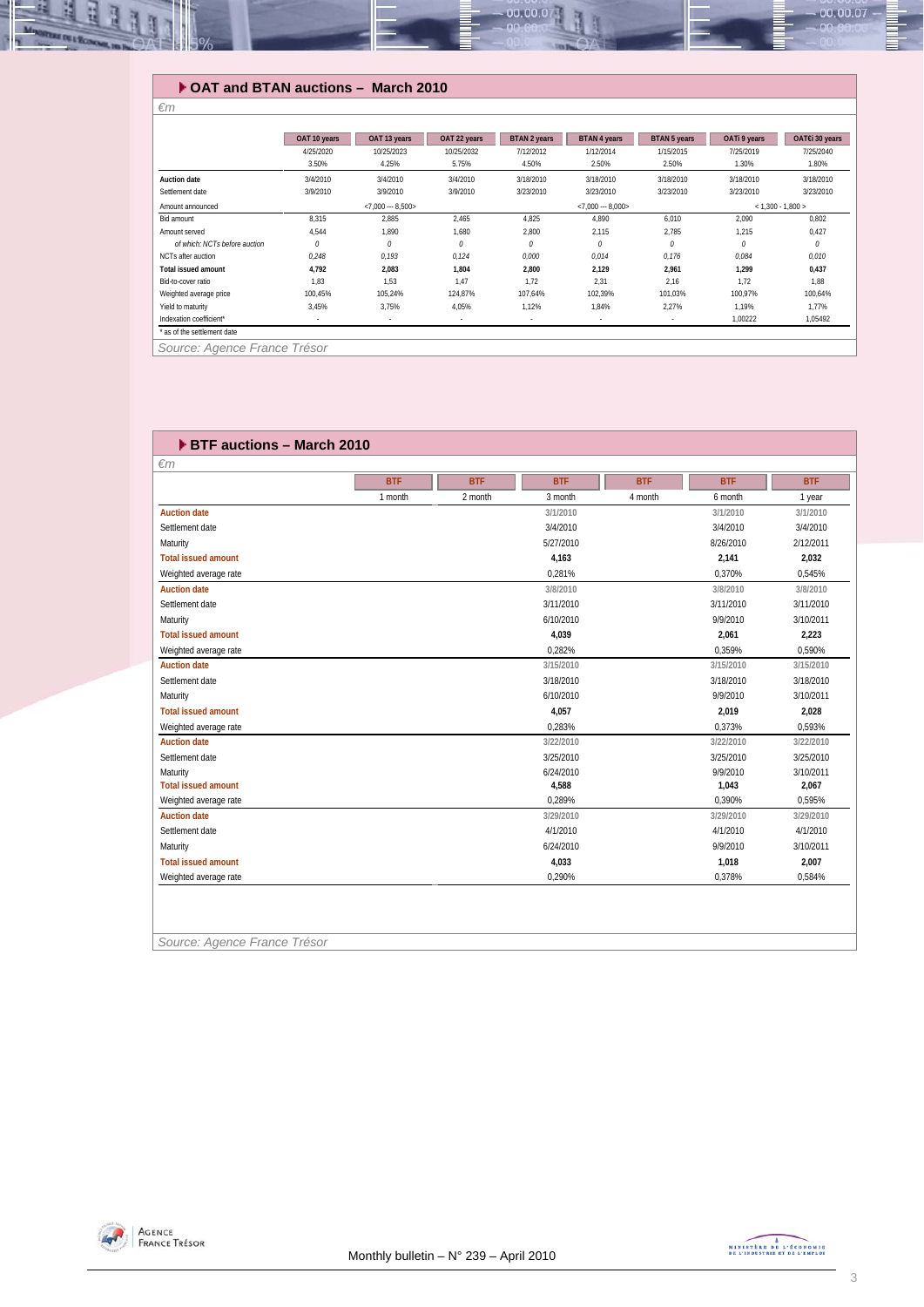







*(1) difference between the yield of the OAT 3.75% April 2017 and the yield of the OATi 1% July 2017 (2) difference between the yield of the OAT 4.25% April 2019 and the yield of the OAT€i 2.25% July 2020 (3) difference between the yield of the OAT 5.5% April 2029 and the yield of the OATi 3.4% July 2029 (4) difference between the yield of the OAT 5.75% October 2032 and the yield of the OAT€i 3.15% July 2032* 

| Negotiable government debt and swaps    |          |         |          |         |         |          |          |                 |              |  |  |
|-----------------------------------------|----------|---------|----------|---------|---------|----------|----------|-----------------|--------------|--|--|
| $\varepsilon$ bn                        |          |         |          |         |         |          |          |                 |              |  |  |
|                                         | end      | end     | end      | end     | end     | end      | end      | end of February | end of March |  |  |
|                                         | 2003     | 2004    | 2005     | 2006    | 2007    | 2008     | 2009     | 2010            | 2010         |  |  |
| Negotiable government debt              |          |         |          |         |         |          |          |                 |              |  |  |
| outstanding                             | 788      | 833     | 877      | 877     | 921     | 1,017    | 1,148    | 1,164           | 1,184        |  |  |
| OAT                                     | 512      | 552     | 593      | 610     | 641     | 681      | 719      | 744             | 759          |  |  |
| <b>BTAN</b>                             | 168      | 184     | 189      | 200     | 202     | 198      | 215      | 212             | 219          |  |  |
| <b>BTF</b>                              | 109      | 97      | 95       | 66      | 79      | 138      | 214      | 207             | 206          |  |  |
| <b>Swaps outstanding</b>                | 61       | 61      | 52       | 44      | 42      | 28       | 20       | 21              | 19           |  |  |
| Average maturity of the negotiable debt |          |         |          |         |         |          |          |                 |              |  |  |
| before swaps                            | 5 years  | 6 years | 6 years  | 7 years | 7 years | 6 years  | 6 years  | 6 years         | 6 years      |  |  |
|                                         | 297 days | 79 days | 267 days | 45 days | 51 days | 292 days | 246 days | 292 days        | 352 days     |  |  |
| after swaps                             | 5 years  | 6 years | 6 years  | 7 years | 7 years | 6 years  | 6 years  | 6 years         | 6 years      |  |  |
|                                         | 235 days | 34 days | 228 days | 16 days | 29 days | 276 days | 233 days | 281 days        | 342 days     |  |  |
|                                         |          |         |          |         |         |          |          |                 |              |  |  |
|                                         |          |         |          |         |         |          |          |                 |              |  |  |
|                                         |          |         |          |         |         |          |          |                 |              |  |  |
| Source: Agence France Trésor            |          |         |          |         |         |          |          |                 |              |  |  |



MINISTRE DE L'ÉCONOMIE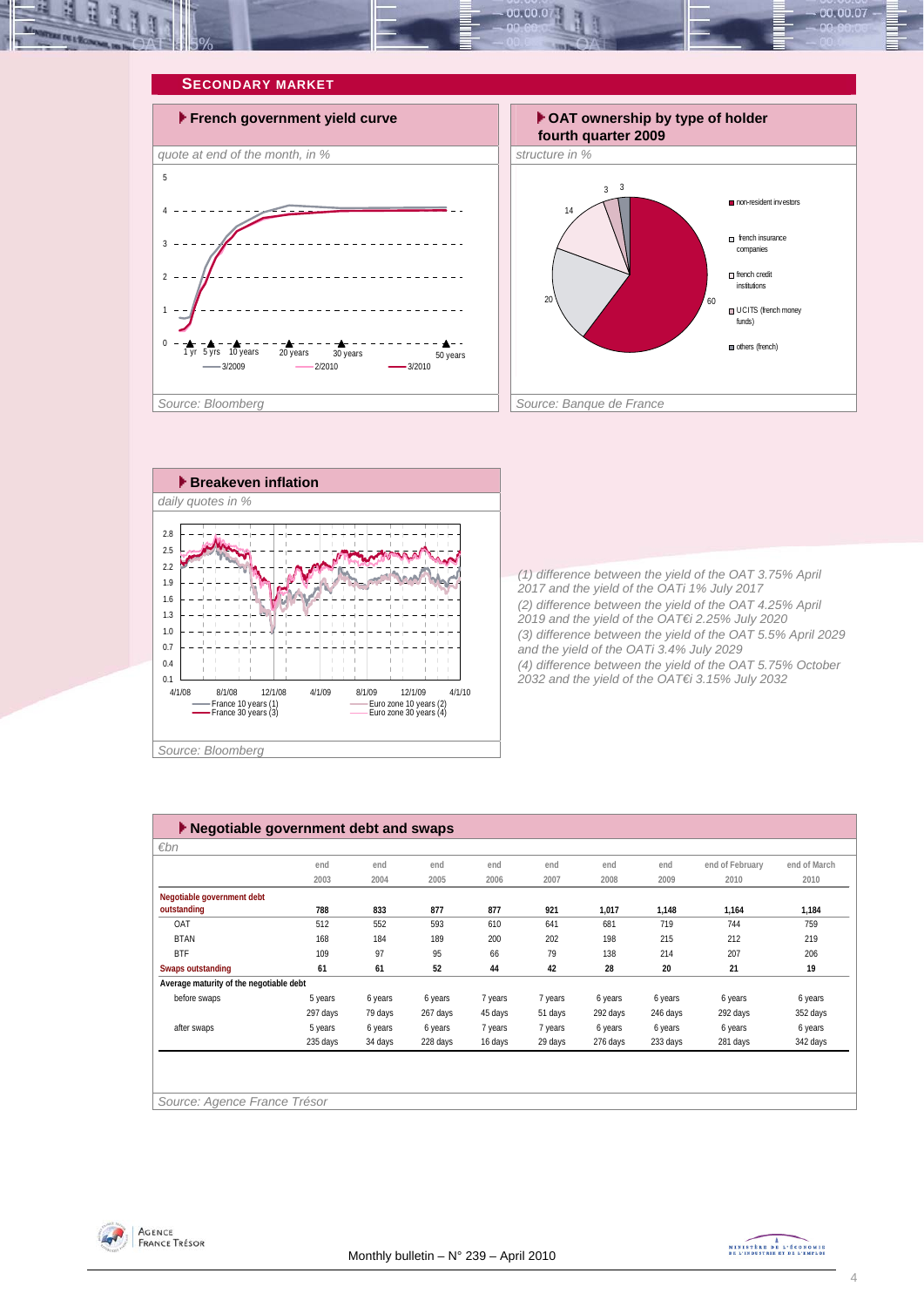

 $00.00.0$ 







MINISTRE DE L'ÉCONOMIE

00.00.07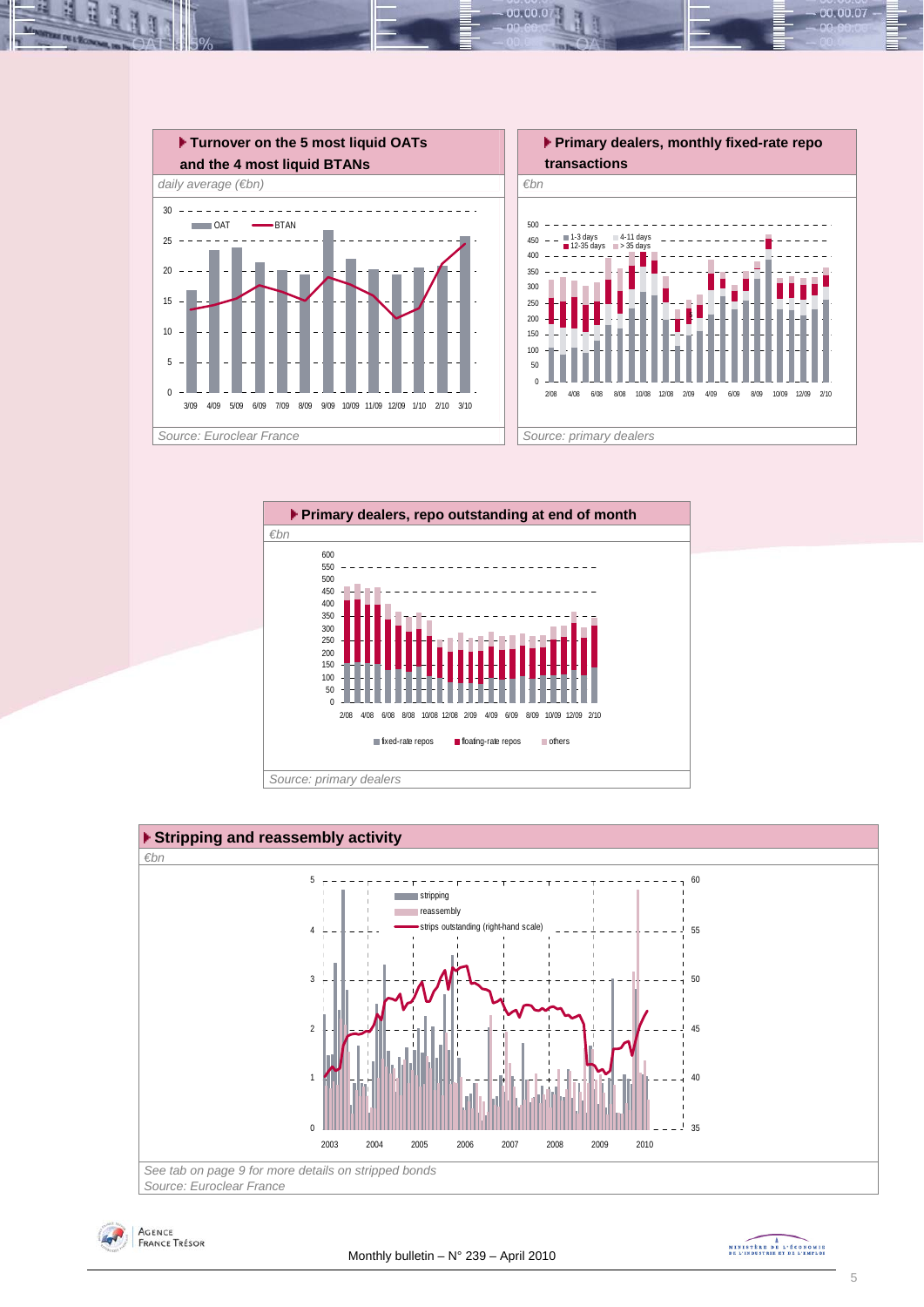### **TRIBUNE**

# **European housing market: emerging differently from the crisis**

**By Olivier Eluère, Economist, Crédit Agricole SA** 

The financial crisis and the recession halted a 10-year boom (1997-2007) in Europe's housing markets. There are significant differences, however, in the way those markets are adjusting.

First it is worth noting that in Germany, prices remained virtually stable between 1996 and 2007 for a number of reasons: a low demographic evolution, limited increases in income, lacklustre household confidence, abundant supply due to the housing boom of the early 1990s following reunification, and a weaker desire for home ownership than elsewhere, as only 43% of German households own their homes, compared with the eurozone average of 62%.



Germany apart, we see two situations: speculative bubbles with marked credit bubbles, or more measured housing booms. The UK, Ireland and Spain fall into the first group. Credit supply was very accommodative with considerable risk-taking involving variable rate mortgages with long repayment periods, recourse to securitisation, a wide range of mortgage types (in the UK and Ireland), some of them granted to risky customers, and mortgage equity withdrawal. Hence a sharp rise in household debt and the formation of a credit bubble and speculative housing bubble. In Spain, moreover, construction saw an excessive surge. Cumulative house price rises in 1997-2007 totalled 300% in Ireland, 220% in the UK, and 200% in Spain.

The UK market adjusted rapidly as the effects of recession and credit crunch took hold: prices fell by 23% between mid-2007 and mid-2009 and the number of transactions and mortgages granted dropped. Recent months have seen signs of stabilisation and prices have edged up slightly. But this is partly linked to the sharp fall in lending rates. The market has not yet been restored to health, largely due to bank fragility, too high prices and rising unemployment. Further falls are possible.

In Spain the correction, which has so far been less marked, could prove longer and more painful. Construction has collapsed, but prices have only fallen by 10% since end-2007 and are still significantly over-valued. It could take 4-5 years to absorb the considerable stock of unsold housing. The very high unemployment rate and the importance of the construction sector (12% of GDP compared with the eurozone average of 6.5%) are feeding a vicious circle of falling construction leading to unemployment, rising loan defaults, a credit squeeze and falling transactions. Spain, which is also in a period of fiscal austerity, would thus be the only big European economy to see negative growth in 2010.

In the second group are France and Italy. Cumulative house price increases were less marked there, at 135% and 100% respectively, and housing debt levels have remained moderate, partly because the "fundamentals" are more reassuring. In France, for example, demand for housing is structurally strong due, eg, to demographics, the "undoubling" of families, and to more people taking retirement. Nor have there been construction excesses, and the banks lent prudently, with strict requirements on borrower solvency and generally fixed-rate mortgages. The housing market has thus not collapsed and even showed a degree of resilience in 2009, with sales recovering and prices stabilising. This was partly driven by falling interest rates and fiscal incentives, and market recovery is likely to continue hesitant in 2010, as the economic climate is still fragile and prices have not fallen sufficiently (-8% since end-2007). But the correction is far less brutal than in countries in the first group.

*NB: this Agence France Trésor forum offers economists an opportunity to express their personal opinion. Thus, the above article strictly reflects the author's view, and should not be construed as expressing the viewpoints of Agence France Trésor or the Ministry of the Economy, Industry and Employment.* 

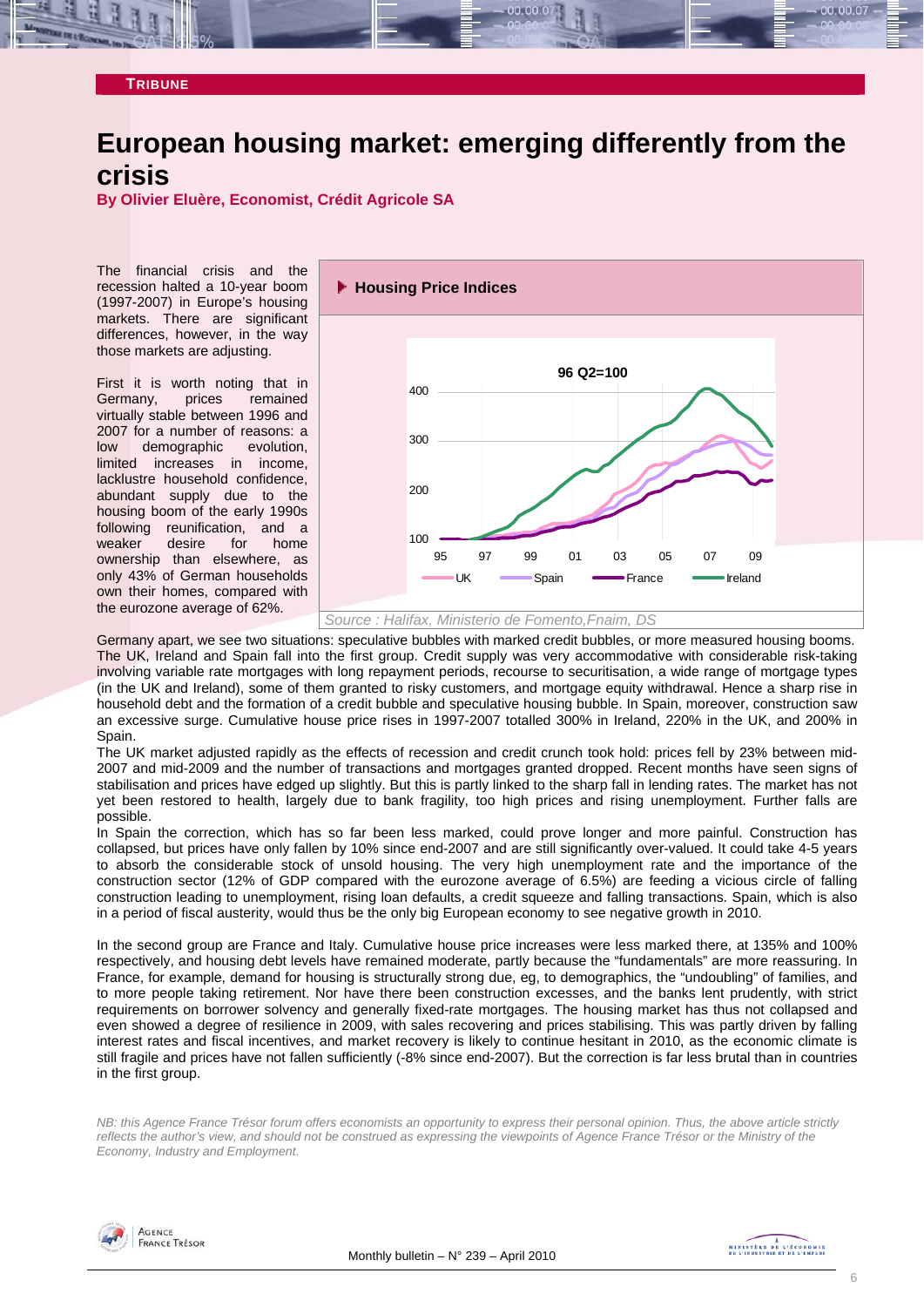

### **THE FRENCH ECONOMY**

| Macro-economic forecast      |        |         |      |  |  |  |  |  |  |
|------------------------------|--------|---------|------|--|--|--|--|--|--|
| Real growth rate as a %      |        |         |      |  |  |  |  |  |  |
|                              | 2008   | 2009    | 2010 |  |  |  |  |  |  |
| French GDP                   | 0.4    | $-2.25$ | 1.4  |  |  |  |  |  |  |
| Household consumption        | 1.0    | 0.7     | 1.4  |  |  |  |  |  |  |
| <b>Business investment</b>   | 2,6    | $-7.6$  | 0.6  |  |  |  |  |  |  |
| Exports                      | $-0.2$ | $-11.1$ | 3.7  |  |  |  |  |  |  |
| Imports                      | 0.8    | $-9.9$  | 3.6  |  |  |  |  |  |  |
| Consumer prices              | 2.8    | 0.1     | 1.2  |  |  |  |  |  |  |
| (on an annual average basis) |        |         |      |  |  |  |  |  |  |

### **Execent economic indicators**

| Industrial output*, year-on-year       | 3.3%          | 2/2010     |
|----------------------------------------|---------------|------------|
| Household consumption*, year-on-year   | 1.6%          | 2/2010     |
| Unemployment rate (ILO)                | 9.6%          | 12/2009    |
| Consumer prices, year-on-year          |               |            |
| all items                              | 1.6%          | 3/2010     |
| all items excluding tobacco            | 1.5%          | 3/2010     |
| Trade balance, fob-fob, sa             | $-3.6$ FUR bn | 2/2010     |
|                                        | $-3.5$ FUR bn | 1/2010     |
| Current account balance, sa            | $-3.6$ FUR bn | 2/2010     |
| m.                                     | $-4.0$ EUR bn | 1/2010     |
| 10-year constant maturity rate (TEC10) | 3.42%         | 03/31/2010 |
| 3-month interest rate (Euribor)        | 0.634%        | 03/31/2010 |
| FUR / USD                              | 1.3479        | 03/31/2010 |
| EUR / JPY                              | 125.93        | 03/31/2010 |

*Source: Ministry of the Economy, Industry and Employment \*manufactured goods –* 

*Source: Insee; Ministry of the Economy, Industry and Employment; Banque de France* 





| €bn                                                                 |          |           |          |                       |          |
|---------------------------------------------------------------------|----------|-----------|----------|-----------------------|----------|
|                                                                     |          |           |          | end of February level |          |
|                                                                     | 2008     | 2009      | 2008     | 2009                  | 2010     |
| General budget                                                      |          |           |          |                       |          |
| balance                                                             | $-56,99$ | $-129,91$ | $-16,47$ | $-25,43$              | $-18,10$ |
| revenue                                                             | 291,12   | 237.22    | 41.03    | 32.10                 | 39.43    |
| expenditure                                                         | 348,11   | 367,13    | 57,50    | 57,52                 | 57,53    |
| Balance of special                                                  |          |           |          |                       |          |
| Treasury accounts                                                   | 0,72     | $-8,12$   | $-6,37$  | $-7,13$               | $-3.70$  |
| General budget                                                      |          |           |          |                       |          |
| outturn                                                             | $-56,27$ | $-138.03$ | $-22,84$ | $-32,56$              | $-21,80$ |
|                                                                     |          |           |          |                       |          |
|                                                                     |          |           |          |                       |          |
|                                                                     |          |           |          |                       |          |
| Source: Ministry of the Budget, Public Accounts and State<br>Reform |          |           |          |                       |          |
| for more information: http://www.budget.gouv.fr/                    |          |           |          |                       |          |



AGENCE **FRANCE TRÉSOR**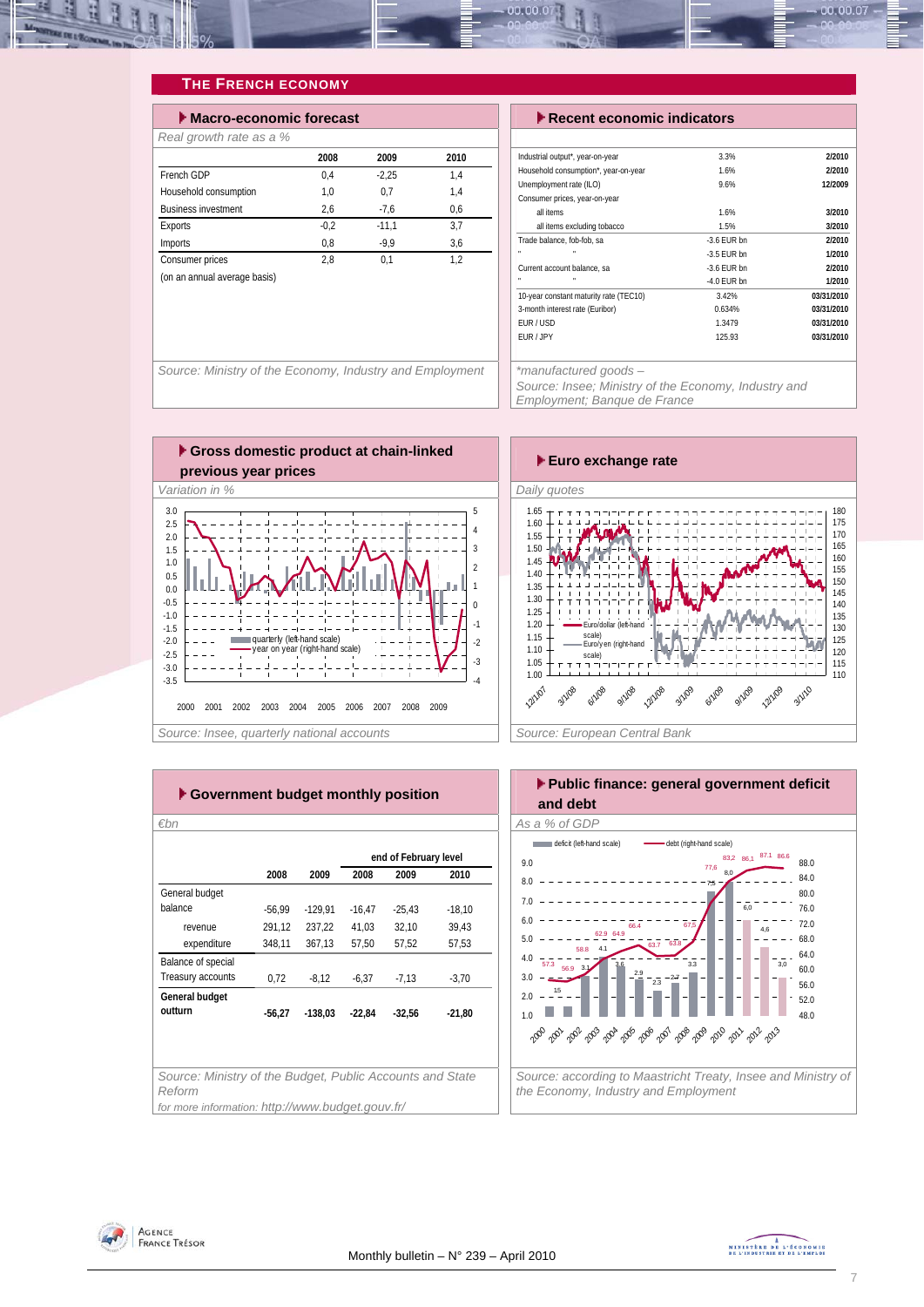|    | $\blacktriangleright$ Timetable for the release of French economic indicators          |    |                                                      |  |  |  |  |  |
|----|----------------------------------------------------------------------------------------|----|------------------------------------------------------|--|--|--|--|--|
|    | <b>April 2010</b>                                                                      |    | May 2010                                             |  |  |  |  |  |
| 8  | Foreign trade in February                                                              |    | Foreign trade in March                               |  |  |  |  |  |
| 9  | Industrial output in February                                                          |    | Central government budget: statement at end of March |  |  |  |  |  |
|    | Central government budget: statement at end of February                                | 10 | Industrial output in March                           |  |  |  |  |  |
| 13 | Consumer prices: index for March                                                       | 12 | Balance of payments in March                         |  |  |  |  |  |
| 13 | Balance of payments in February                                                        | 12 | Industrial investments: quarterly April survey       |  |  |  |  |  |
| 22 | Industrial trends: April survey                                                        | 12 | Consumer prices: index for April                     |  |  |  |  |  |
| 23 | Industrial trends: quarterly survey for April                                          | 12 | Quarterly national accounts: first results Q1-2010   |  |  |  |  |  |
| 23 | Household consumption of manufactured goods in March                                   | 18 | Payroll employment: provisional results Q1-2010      |  |  |  |  |  |
| 27 | Household confidence survey: April survey                                              | 26 | Household consumption of manufactured goods in April |  |  |  |  |  |
| 27 | Job seekers in March                                                                   | 26 | New building starts in April                         |  |  |  |  |  |
| 27 | New building starts in March                                                           | 26 | Industrial trends: monthly survey for May            |  |  |  |  |  |
|    |                                                                                        | 26 | New building starts in April                         |  |  |  |  |  |
|    |                                                                                        | 27 | Household confidence survey: May survey              |  |  |  |  |  |
|    |                                                                                        | 28 | Job seekers in April (Pôle Emploi)                   |  |  |  |  |  |
|    | Harmonized index of consumer prices - Eurozone (Eurostat)<br>Index for March: April 16 |    |                                                      |  |  |  |  |  |

00.00.07

*Index for April: May 15* 

즤 IJ

E









 $00.00.07$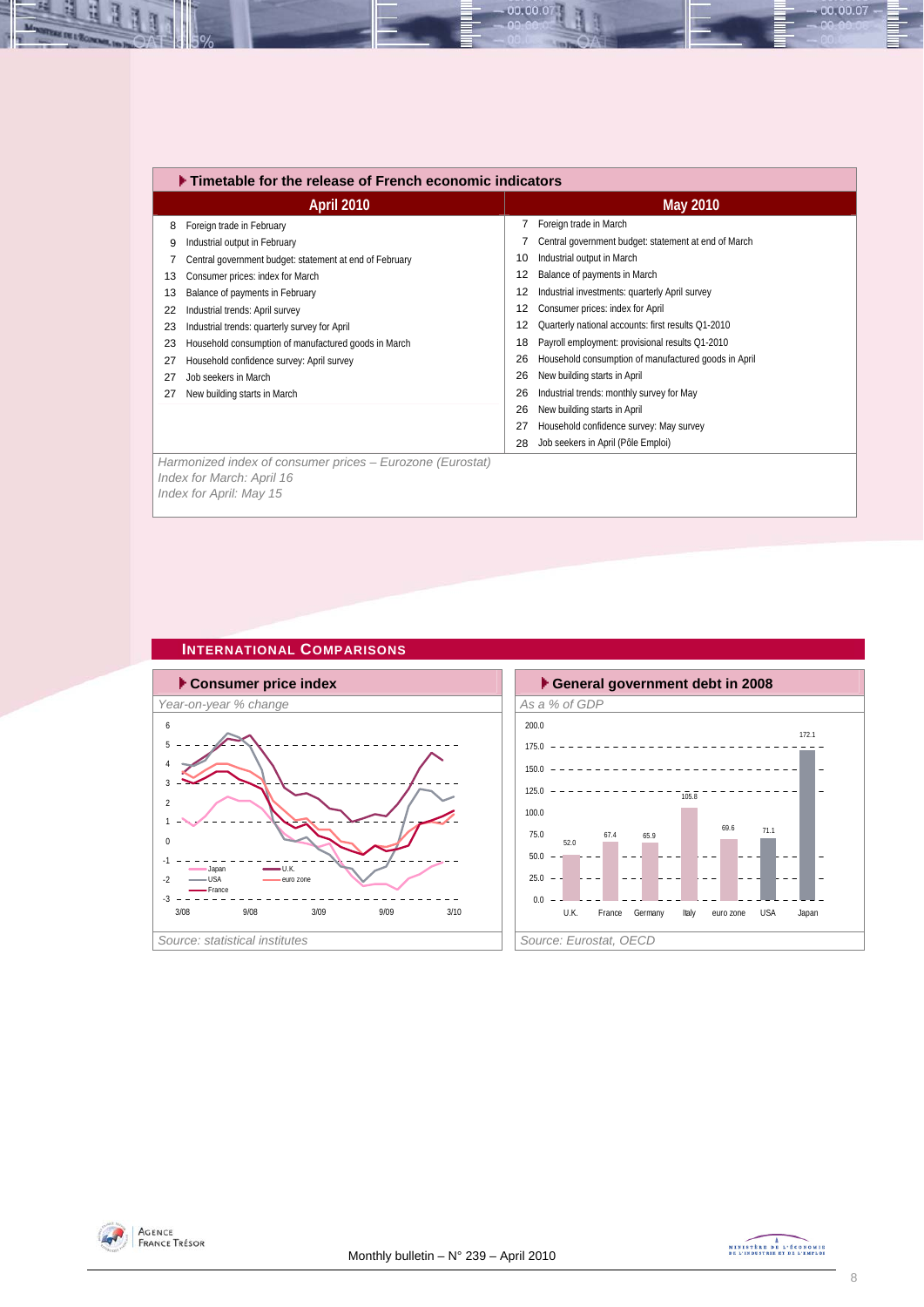#### **FRENCH GOVERNMENT NEGOTIABLE DEBT OUTSTANDING -** *DETTE NEGOCIABLE DE L'ETAT*

 $00,00,0$ 

#### **OAT au 31 mars 2010** */ fungible Treasury bonds at March 31, 2010*

*En euros* 

| <b>CODE ISIN</b><br><b>Euroclear France</b> | Libellé de l'emprunt /<br>Bond                                                                                                          | Encours / Outstanding                | Coefficient d'indexation / Valeur nominale/ démembré<br>indexation coefficient | face value     | / stripped                    | <b>CODE ISIN</b><br><b>Euroclear France</b> | Libellé de l'emprunt /<br><b>Bond</b>   | <b>Encours / Outstanding</b>                     |         | Coefficient d'indexation Valeur nominale/ face value | démembré<br>/ stripped |
|---------------------------------------------|-----------------------------------------------------------------------------------------------------------------------------------------|--------------------------------------|--------------------------------------------------------------------------------|----------------|-------------------------------|---------------------------------------------|-----------------------------------------|--------------------------------------------------|---------|------------------------------------------------------|------------------------|
|                                             | Échéance 2010                                                                                                                           | 28 480 742 970                       |                                                                                |                |                               |                                             | Échéance 2020                           | 31 382 455 520                                   |         |                                                      |                        |
| FR0000186603                                | OAT 5,5% 25 avril 2010                                                                                                                  | 13 886 719 352                       |                                                                                |                | 187 320 000                   | FR0010854182                                | OAT 3,5% 25 avril 2020                  | 10 167 000 000                                   |         |                                                      | 306 500 000            |
| FR0000187023                                | OAT 5,5% 25 octobre 2010<br>Échéance 2011                                                                                               | 14 594 023 618<br>51 822 930 592     |                                                                                |                | 488 083 000                   | FR0010050559                                | OATEi 2,25% 25 juillet 2020             | 21 215 455 520 (1)                               | 1,12168 | 18 914 000 000                                       |                        |
|                                             |                                                                                                                                         |                                      |                                                                                |                | 554 629 900                   |                                             | Échéance 2021                           | 21 677 000 000                                   |         |                                                      |                        |
| FR0000570731<br>FR0010094375                | OAT 6,5% 25 avril 2011                                                                                                                  | 19 272 445 710<br>16 895 598 550 (1) | 1,10335                                                                        |                | $\Omega$                      | FR0010192997                                | OAT 3.75% 25 avril 2021                 | 21 677 000 000                                   |         |                                                      | 220 842 700            |
| FR0000187874                                | OATi 1,6% 25 juillet 2011<br>OAT 5% 25 octobre 2011                                                                                     | 15 654 886 332                       |                                                                                | 15 313 000 000 | 71 209 000                    |                                             | Échéance 2022                           | 1 243 939 990                                    |         |                                                      |                        |
|                                             | Échéance 2012                                                                                                                           | 62 895 926 243                       |                                                                                |                |                               | FR0000571044                                | OAT 8.25% 25 avril 2022                 | 1 243 939 990                                    |         |                                                      | 822 750 000            |
| FR0000188328                                | OAT 5% 25 avril 2012                                                                                                                    | 18 981 110 580                       |                                                                                |                | 281 350 000                   |                                             | Échéance 2023                           | 39 070 615 563                                   |         |                                                      |                        |
| FR0000188013                                | OAT€i 3% 25 juillet 2012                                                                                                                | 16 799 995 400 (1)                   | 1,15910                                                                        | 14 494 000 000 | $\Omega$                      | FR0000571085                                | OAT 8,5% 25 avril 2023                  | 10 606 195 903                                   |         |                                                      | 6 803 125 000          |
| FR0000188690                                | OAT 4,75% 25 octobre 2012                                                                                                               | 21 629 122 924                       |                                                                                |                | 5 496 000                     | FR0010585901                                | OATi 2,1% 25 juillet 2023               | 6 961 419 660 (1)                                | 1,03178 | 6 747 000 000                                        |                        |
| FR0000570780                                | OAT 8.5% 26 décembre 2012                                                                                                               | 5 485 697 339                        |                                                                                |                |                               | FR0010466938                                | OAT 4,25% 25 octobre 2023               | 21 503 000 000                                   |         |                                                      | 246 102 000            |
|                                             | Échéance 2013                                                                                                                           | 58 822 002 166                       |                                                                                |                |                               |                                             | Échéance 2025                           | 12 491 928 118                                   |         |                                                      |                        |
| FR0000188989                                | OAT 4% 25 avril 2013                                                                                                                    | 20 652 183 879                       |                                                                                |                | 184 450 000                   | FR0000571150                                | OAT 6% 25 octobre 2025                  | 12 491 928 118                                   |         |                                                      | 2 852 326 900          |
| FR0000188955                                | OATi 2,5% 25 juillet 2013                                                                                                               | 17 620 060 608 (1)                   | 1,12102                                                                        | 15 717 882 471 | $\overline{0}$                |                                             | Échéance 2028                           | 17 092 946                                       |         |                                                      |                        |
| FR0010011130                                | OAT 4% 25 octobre 2013                                                                                                                  | 20 549 757 679                       |                                                                                |                | 201 180 000                   | FR0000571226                                | OAT zéro coupon 28 mars 2028            | 17 092 946 (3)                                   |         | 46 232 603                                           |                        |
|                                             | Échéance 2014                                                                                                                           | 38 988 724 224                       |                                                                                |                |                               |                                             | Échéance 2029                           | 27 073 139 565                                   |         |                                                      |                        |
| FR0010061242                                | OAT 4% 25 avril 2014                                                                                                                    | 20 334 752 234                       |                                                                                |                | 326 625 000                   | FR0000571218                                | OAT 5,5% 25 avril 2029                  | 18 308 880 458                                   |         |                                                      | 3 412 515 900          |
| FR0010112052                                | OAT 4% 25 octobre 2014                                                                                                                  | 18 653 971 990                       |                                                                                |                | 186 950 000                   | FR0000186413                                | OATi 3,4% 25 juillet 2029               | 8764259107 (1)                                   | 1.17623 | 7 451 144 000                                        |                        |
|                                             | Échéance 2015                                                                                                                           | 62 948 429 173                       |                                                                                |                |                               |                                             | Échéance 2032                           | 30 861 191 100                                   |         |                                                      |                        |
| FR0010163543<br>FR0010135525                | OAT 3,5% 25 avril 2015<br>OAT€i 1,6% 25 juillet 2015                                                                                    | 19 388 313 893<br>15 445 115 280 (1) | 1,09914                                                                        | 14 052 000 000 | 164 450 000<br>$\overline{0}$ | FR0000188799                                | OATEi 3,15% 25 juillet 2032             | 10 647 868 500 (1)                               | 1.13650 | 9 369 000 000                                        | $\Omega$               |
| FR0010216481                                | OAT 3% 25 octobre 2015                                                                                                                  | 28 115 000 000                       |                                                                                |                | 17 894 000                    | FR0000187635                                | OAT 5,75% 25 octobre 2032               | 20 213 322 600                                   |         |                                                      | 8 012 299 000          |
|                                             | Échéance 2016                                                                                                                           | 49 443 000 000                       |                                                                                |                |                               |                                             | Échéance 2035                           | 17 848 000 000                                   |         |                                                      |                        |
| FR0010288357                                | OAT 3,25% 25 avril 2016                                                                                                                 | 24 223 000 000                       |                                                                                |                | 392 050 000                   | FR0010070060                                | OAT 4,75% 25 avril 2035                 | 17 848 000 000                                   |         |                                                      | 3 473 686 000          |
| FR0000187361                                | OAT 5% 25 octobre 2016                                                                                                                  | 25 220 000 000                       |                                                                                |                | 875 530 000                   | FR0010371401                                | Échéance 2038<br>OAT 4% 25 octobre 2038 | 23 889 000 000<br>23 889 000 000                 |         |                                                      | 4 124 250 000          |
|                                             | Échéance 2017                                                                                                                           | 59 615 802 380                       |                                                                                |                |                               |                                             | Échéance 2040                           | 6877681080                                       |         |                                                      |                        |
| FR0010415331                                | OAT 3,75% 25 avril 2017                                                                                                                 | 20 890 000 000                       |                                                                                |                | 6 900 000                     | FR0010447367                                | OATEi 1,8% 25 juillet 2040              | 6877681080 (1)                                   | 1.05276 | 6 533 000 000                                        | $\Omega$               |
| FR0010235176                                | OATi 1% 25 juillet 2017                                                                                                                 | 20 313 802 380 (1)                   | 1,06433                                                                        | 19 086 000 000 | $\theta$                      |                                             | Échéance 2041                           | 10 663 000 000                                   |         |                                                      |                        |
| FR0010517417                                | OAT 4.25% 25 octobre 2017                                                                                                               | 18 412 000 000                       |                                                                                |                | 1700 000                      | FR0010773192                                | OAT 4,5% 25 avril 2041                  | 10 663 000 000                                   |         |                                                      | 2 809 700 000          |
|                                             | Échéance 2018                                                                                                                           | 40 214 000 000                       |                                                                                |                |                               |                                             |                                         |                                                  |         |                                                      |                        |
| FR0010604983                                | OAT 4% 25 avril 2018                                                                                                                    | 22 545 000 000                       |                                                                                |                | 344 850 000                   |                                             | Échéance 2055                           | 14 926 000 000                                   |         |                                                      |                        |
| FR0010670737                                | OAT 4,25% 25 octobre 2018                                                                                                               | 17 669 000 000                       |                                                                                |                | 326 100 000                   | FR0010171975                                | OAT 4% 25 avril 2055                    | 14 926 000 000                                   |         |                                                      | 3704 217 000           |
|                                             | Échéance 2019                                                                                                                           | 62 725 888 185                       |                                                                                |                |                               |                                             | Échéance 2060                           | 5 000 000 000                                    |         |                                                      |                        |
| FR0000189151<br>FR0010850032                | OAT 4,25% 25 avril 2019<br>OATi 1,3% 25 juillet 2019                                                                                    | 28 002 000 000<br>4 194 742 680 (1)  | 1.00161                                                                        | 4 188 000 000  | 100 360 000<br>$\overline{0}$ | FR0010870956                                | OAT 4% 25 avril 2060                    | 5 000 000 000                                    |         |                                                      |                        |
| FR0000570921                                | OAT 8.5% 25 octobre 2019                                                                                                                | 8 844 392 893                        |                                                                                |                | 4 360 286 100                 |                                             |                                         |                                                  |         |                                                      |                        |
| FR0010776161                                | OAT 3,75% 25 octobre 2019                                                                                                               | 21 666 000 000                       |                                                                                |                | 1 053 500 000                 |                                             |                                         |                                                  |         |                                                      |                        |
| FR0000570954                                | OAT cap. 9,82% 31 décembre 2019                                                                                                         | 18 752 612 (2)                       |                                                                                | 6 692 154      |                               |                                             |                                         |                                                  |         |                                                      |                        |
|                                             |                                                                                                                                         |                                      |                                                                                |                |                               |                                             |                                         | <b>Total OAT / total fungible Treasury bonds</b> |         |                                                      | 758 978 489 815        |
|                                             | (1) Encours OAT indexées = valeur nominale x coefficient d'indexation / indexed bonds outstanding = face value x indexation coefficient |                                      |                                                                                |                |                               |                                             |                                         | Encours démembré <i>Istripped outstanding</i>    |         |                                                      | 10.010.02550           |

*(2) y compris intérêts capitalisés au 31/12/2009 / including coupons capitalized at 12/31/2009 ; non offerte à la souscription / not open to subscription* 

*(3) valeur actualisée au 28/03/2009 / actualized value at 03/28/2009 ; non offerte à la souscription / not open to subscription*

*OATi : OAT indexée sur l'indice français des prix à la consommation (hors tabac) / OAT indexed on the French consumer price index (excluding tobacco) OAT€i : OAT indexée sur l'indice des prix à la consommation harmonisé de la zone euro (hors tabac) / OAT indexed on the eurozone harmonized index of consumer price (excluding tobacco)* 

# Encours demembre /*stripped outstanding* 46 919 227 500 En % des lignes démembrables *As a % of strippable bonds* 6,3 % Durée de vie moyenne **10 ans et 52 jours** *Average maturity 10 years and 52 days*